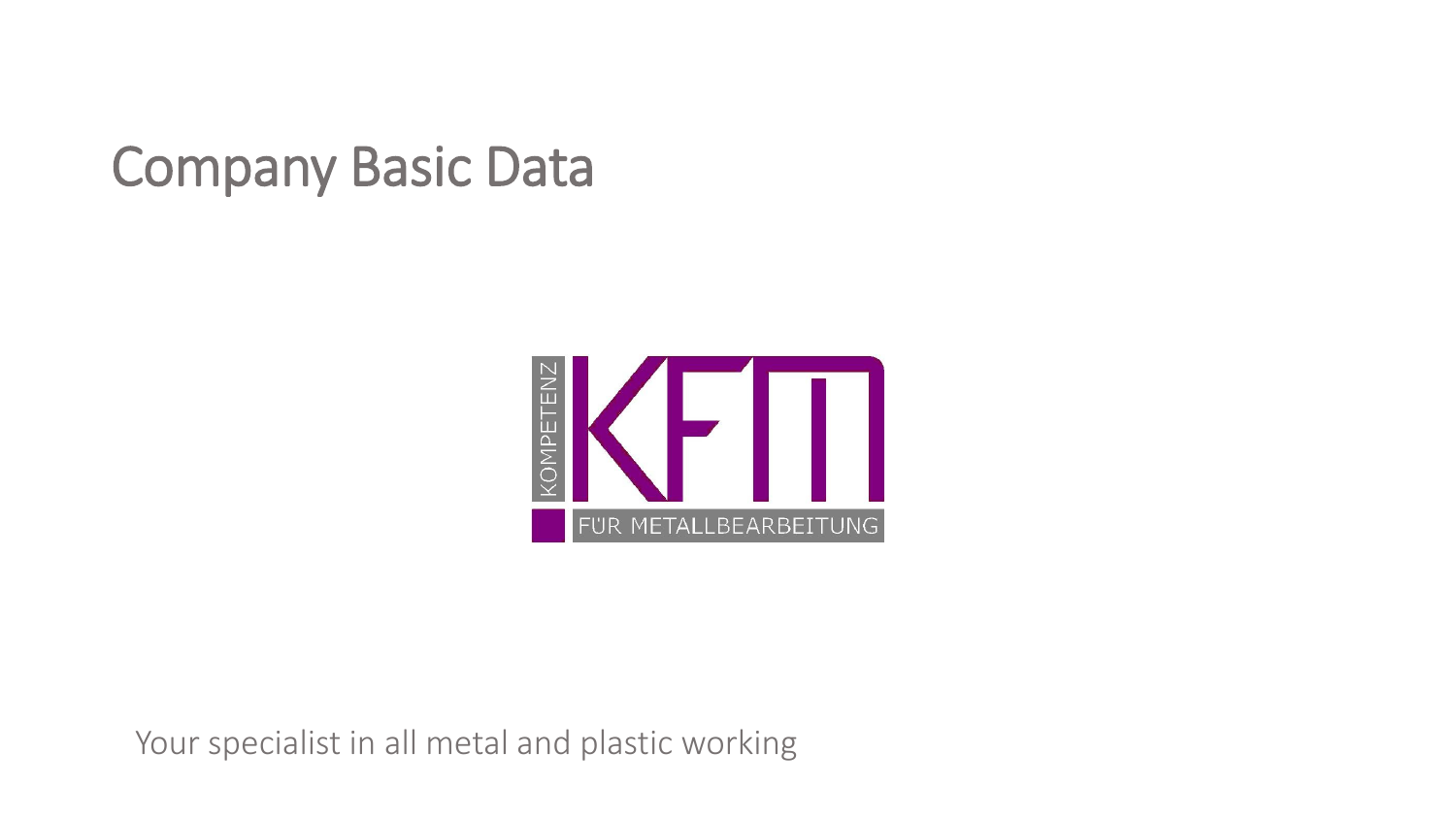### Company Basic Data





- ➢ Established : 1972
- ➢ Shareholder: private individual's
- $\triangleright$  Specialist in metal working & plastics converting materials
- ➢ Employees: 29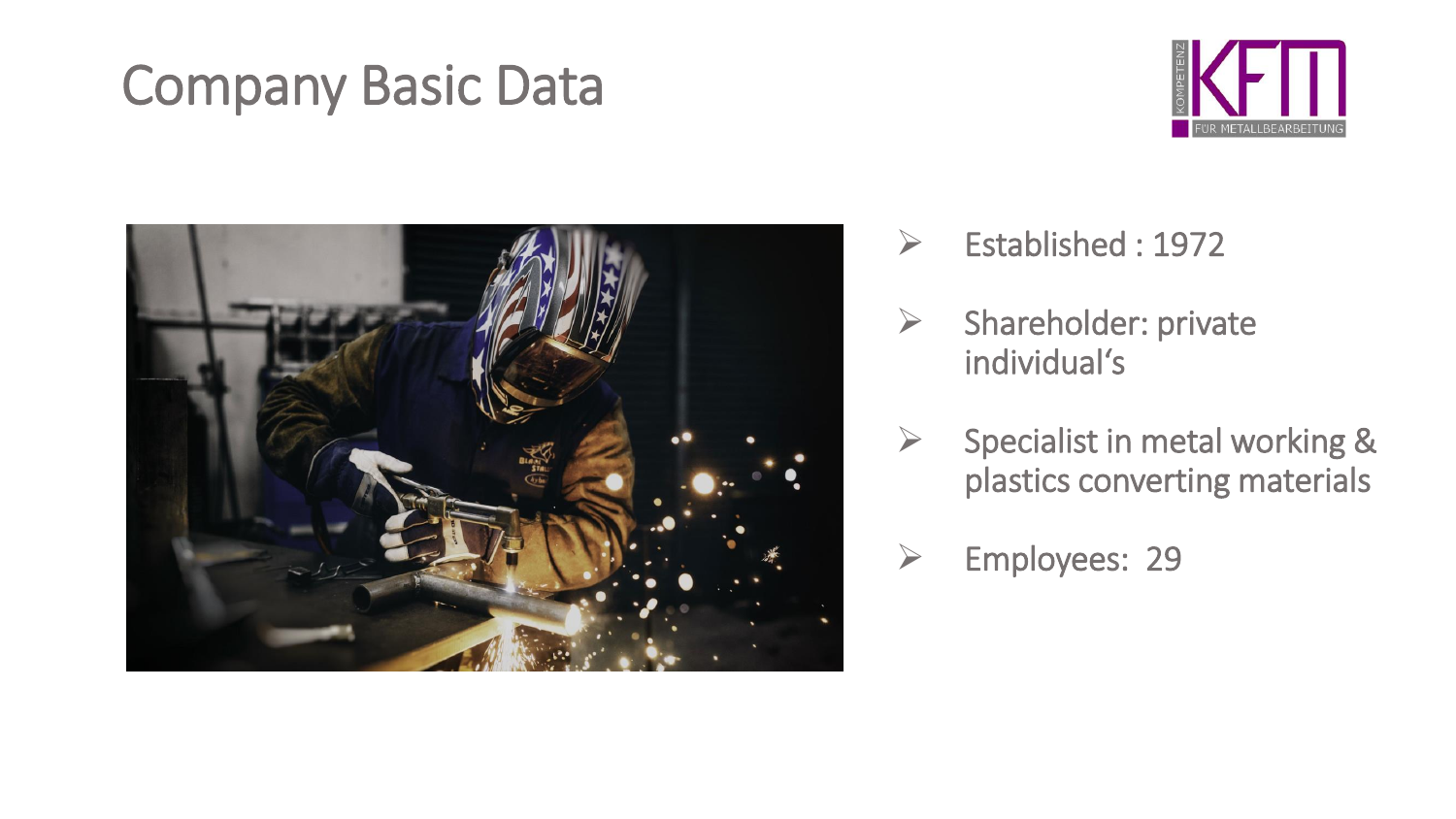# Customer base by Industry:





- ➢ Automotive Industry
- $\triangleright$  Electrical Industry
- $\triangleright$  OEM Original Equipment Manufacturer
- $\triangleright$  Maintenance Industry
- $\triangleright$  Civil Engineering Industry
- $\triangleright$  Mechanical Engineering Industry
- ➢ High Technology Industries
- ➢ Tool Industry

We service well known international Customers in Europe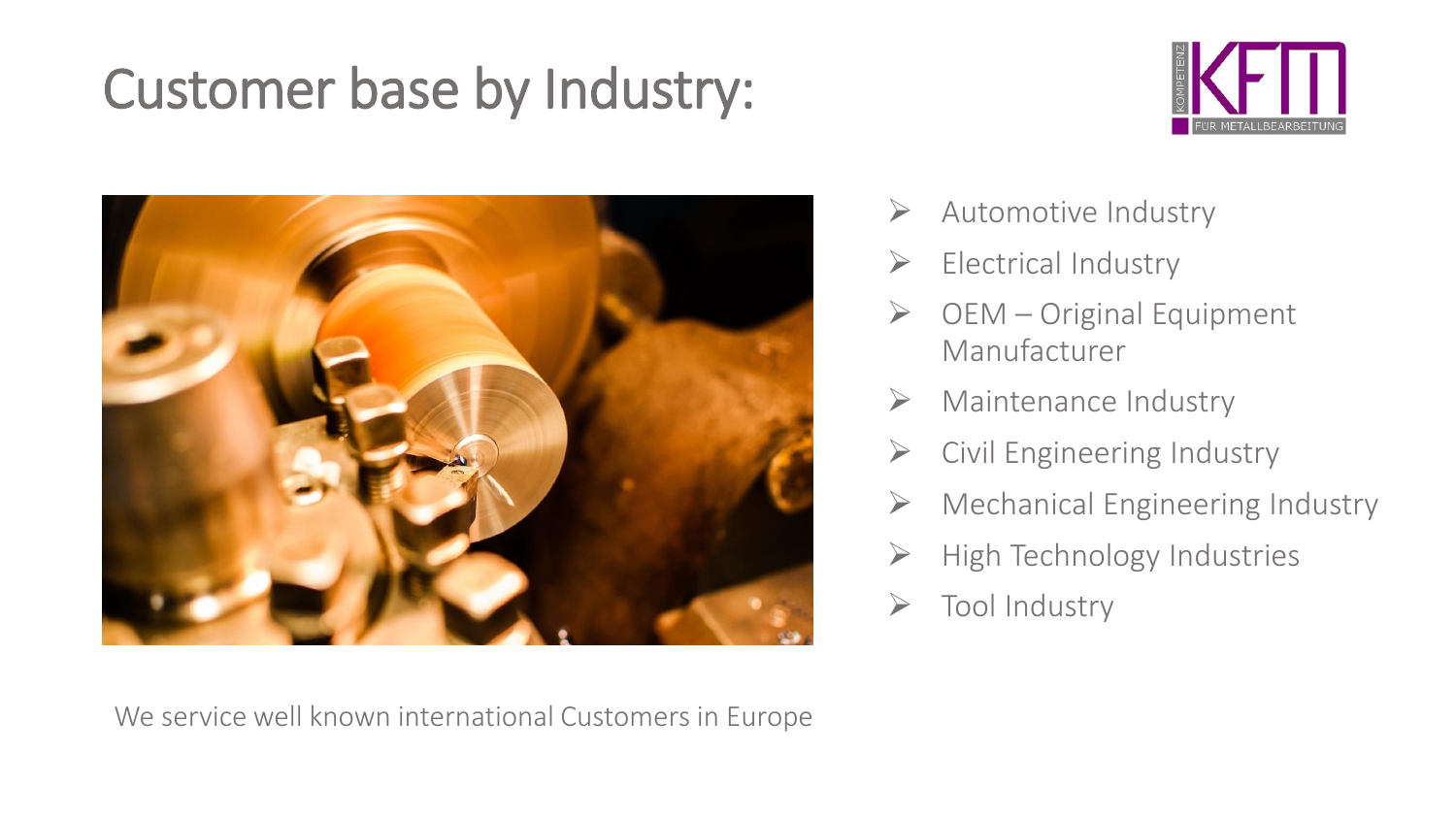# **Machinery**





Turning Center CNC - Special turning machine

Milling

CNC - Milling machine channel machine Ø 600 x 2000 Ø 900 x 1500 Ø 600 x 3000

w-600 x h-400 x l-1200 l-1000 x w-800 x h-400

Grinding Surface grinding cylindrical grinding 1000x500/500 h Ø 200 x 700 l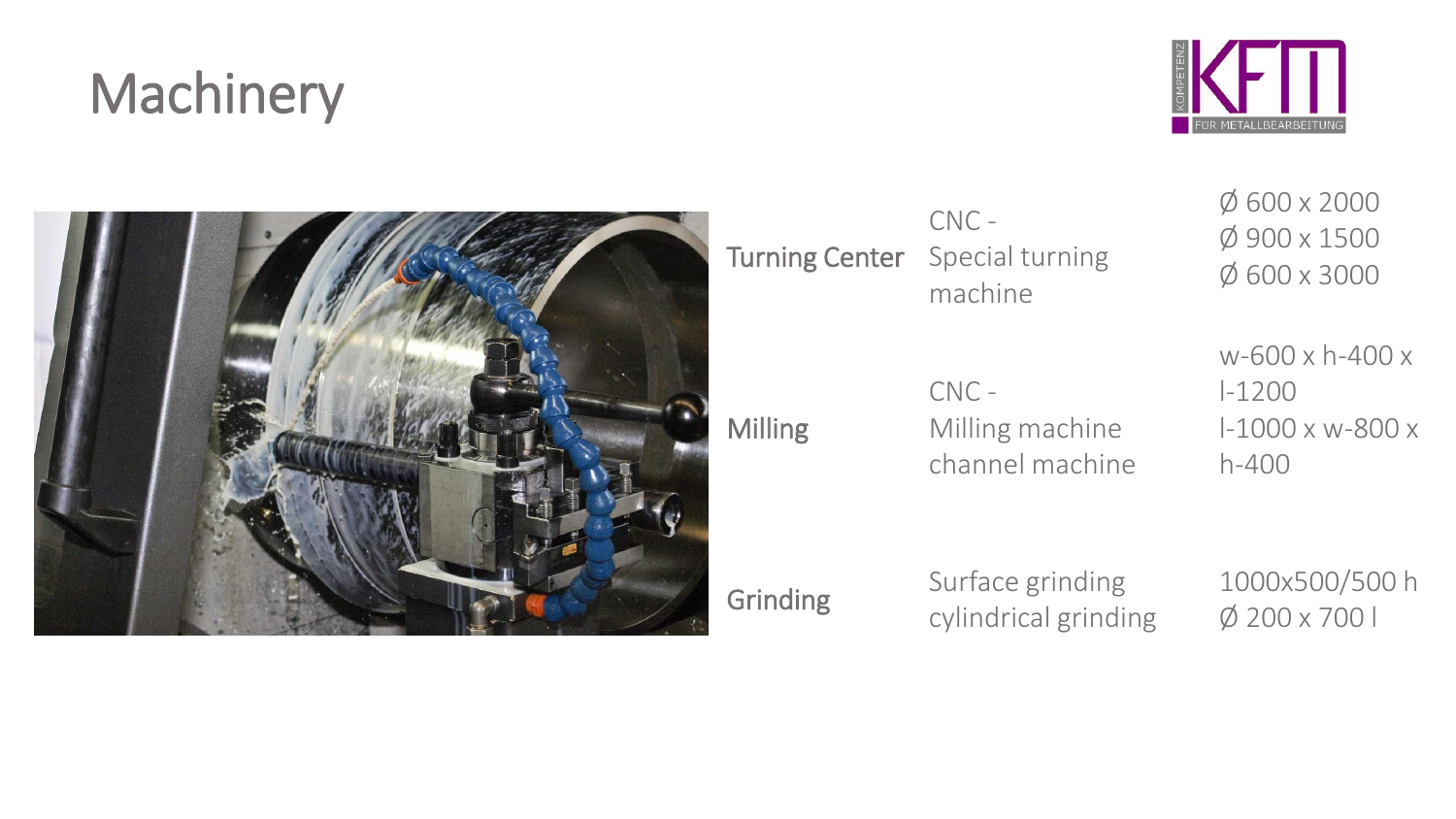# **Machinery**





Fitter's shop<br>
Radial drilling & bench drill machine

1000 high

WIG / MIG / Electro /<br>
WIG / MIG / Electro / autogenous / brazing

Sheet metal Plate shear machine Swing-folding machine Round bending machine

2000 2000 1000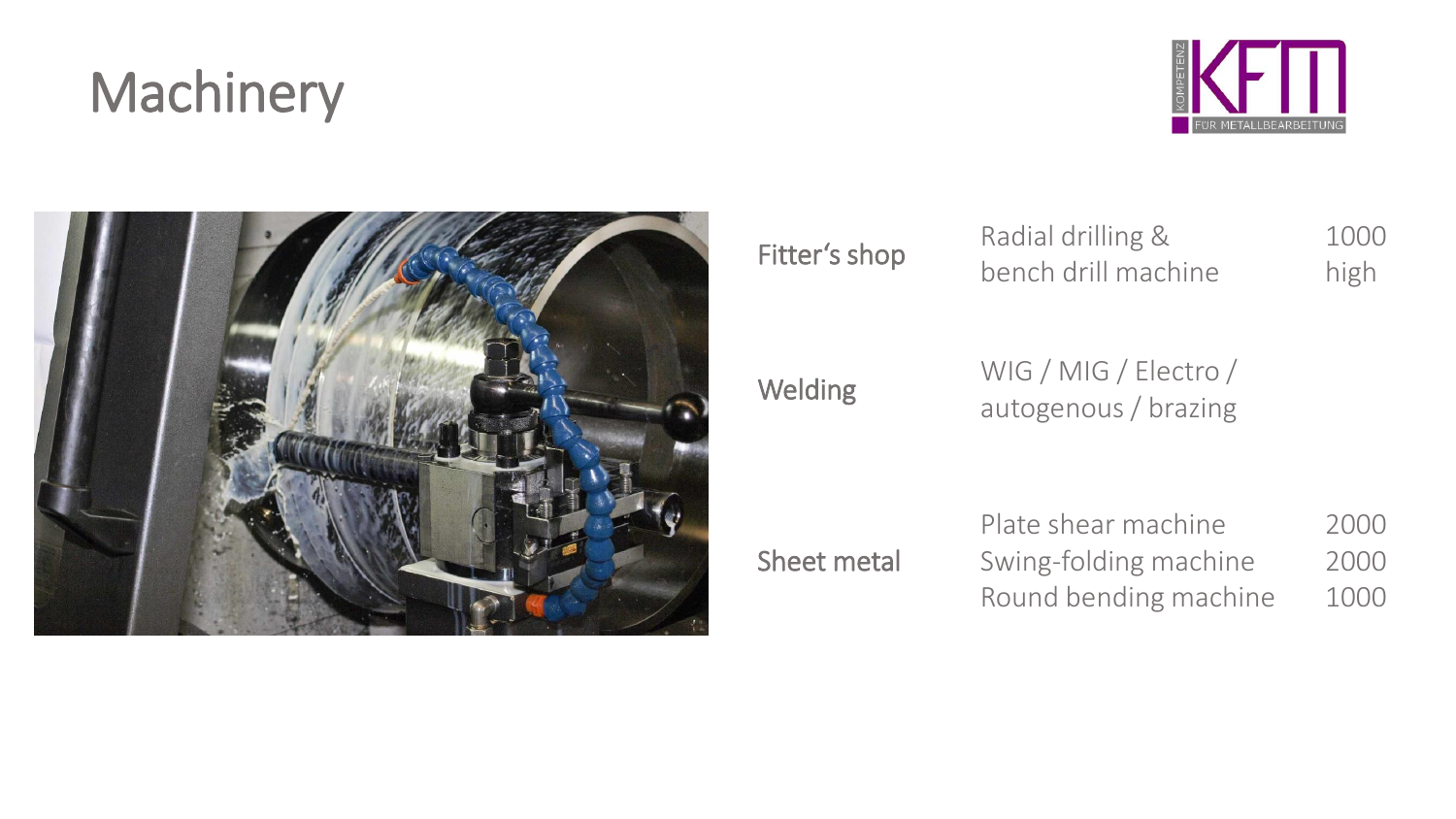# **Machinery**





#### Supporting machines

#### Bandsaw machine Hydraulic press Engraving

Inspection room Measurement equipment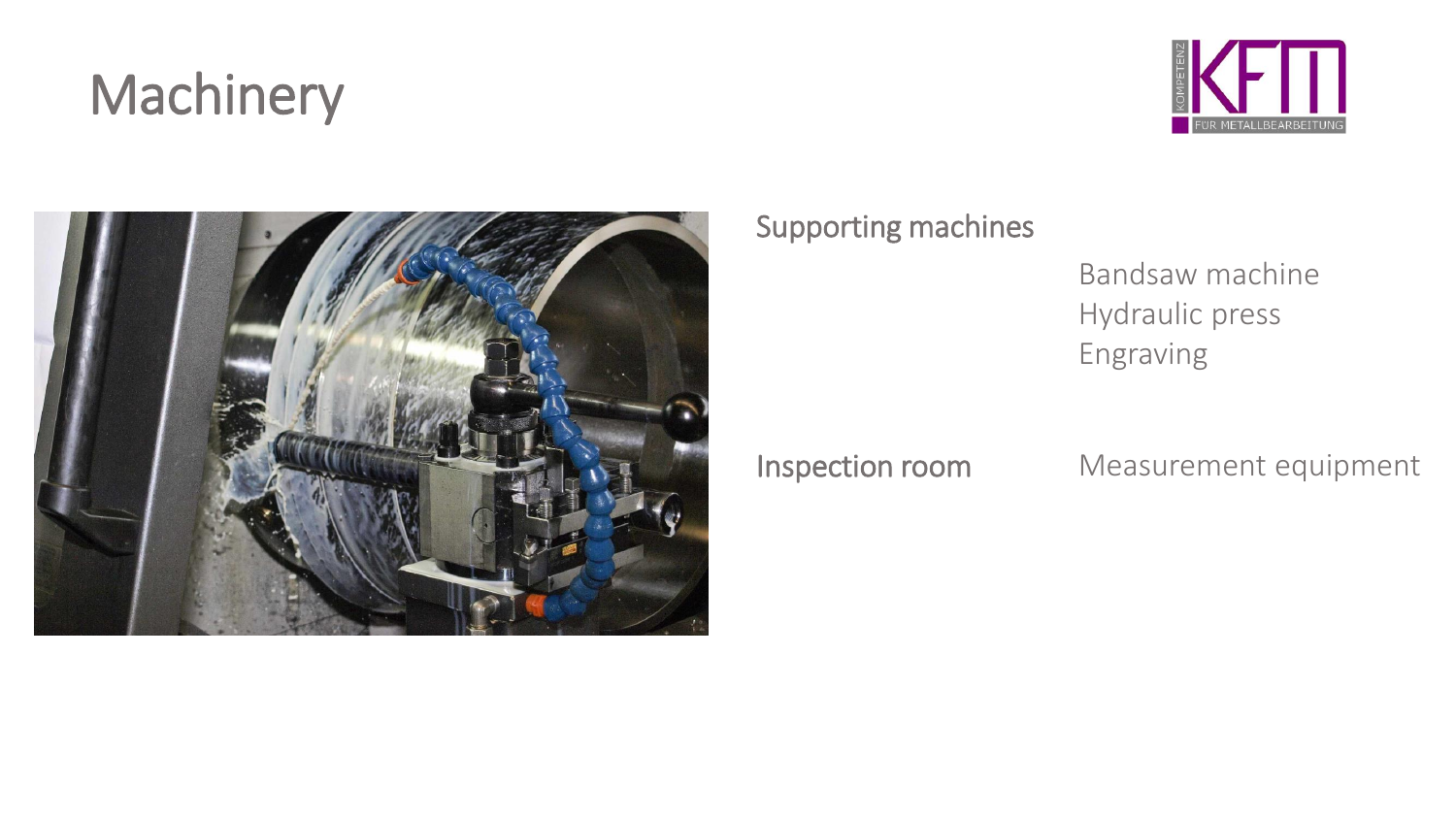## Product & Service overview





- $\triangleright$  Specialist in individual- and mid size projects (quantity)
- $\triangleright$  Manufacturing of mechanical parts for tool machines or special high-tech machines
- $\triangleright$  Specialist in tool manufacturing for technical design parts
- $\triangleright$  Welding specialist for designed constructions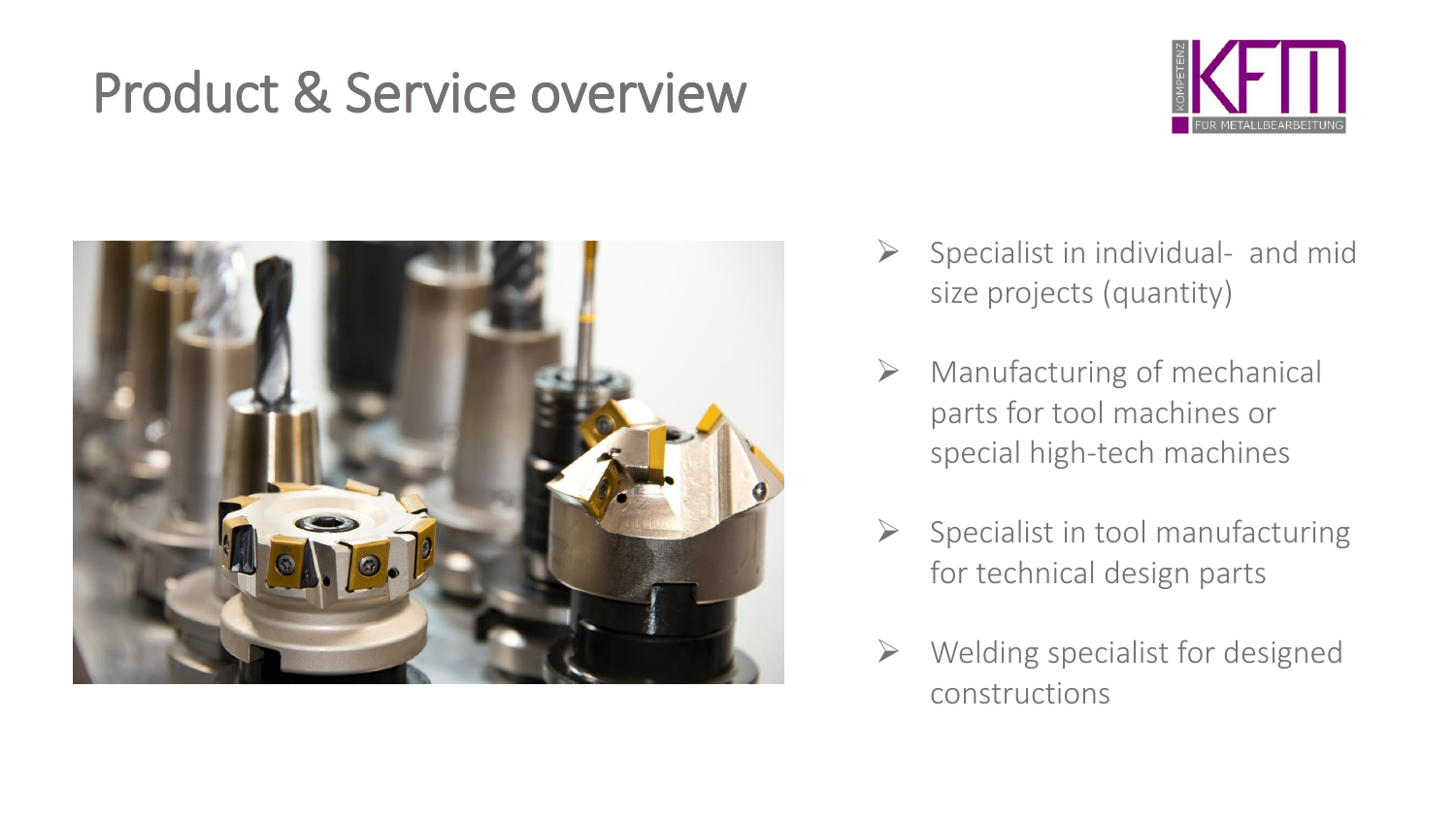## Product & Service overview





- ➢ Surface & cylindrical grinding
- $\triangleright$  Sheet metal forming
- ➢ Radial drilling & bench drilling
- $\triangleright$  Mechanical engraving